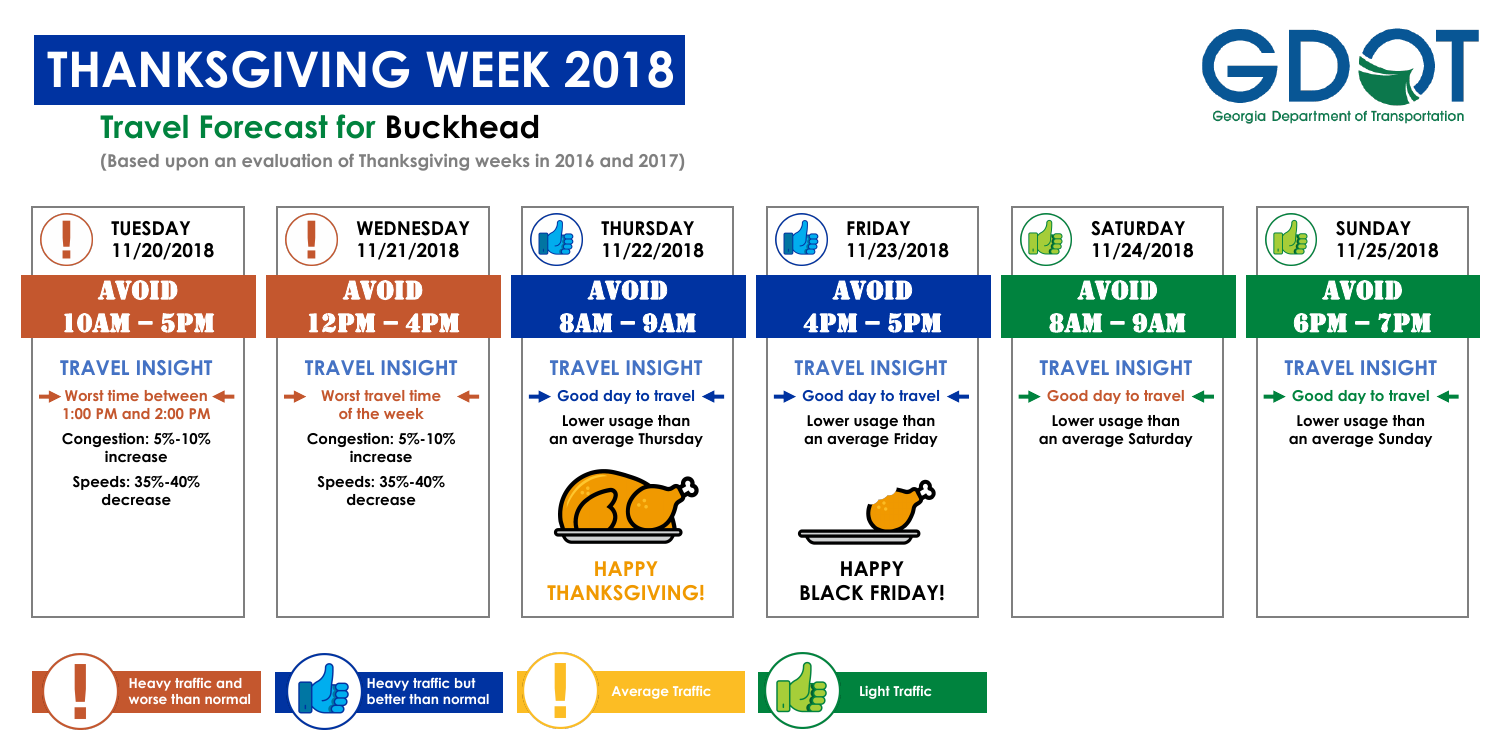![](_page_1_Picture_4.jpeg)

![](_page_1_Picture_5.jpeg)

**Heavy traffic but** 

![](_page_1_Picture_7.jpeg)

![](_page_1_Picture_8.jpeg)

### **Travel Forecast for Northeast Atlanta**

![](_page_1_Figure_3.jpeg)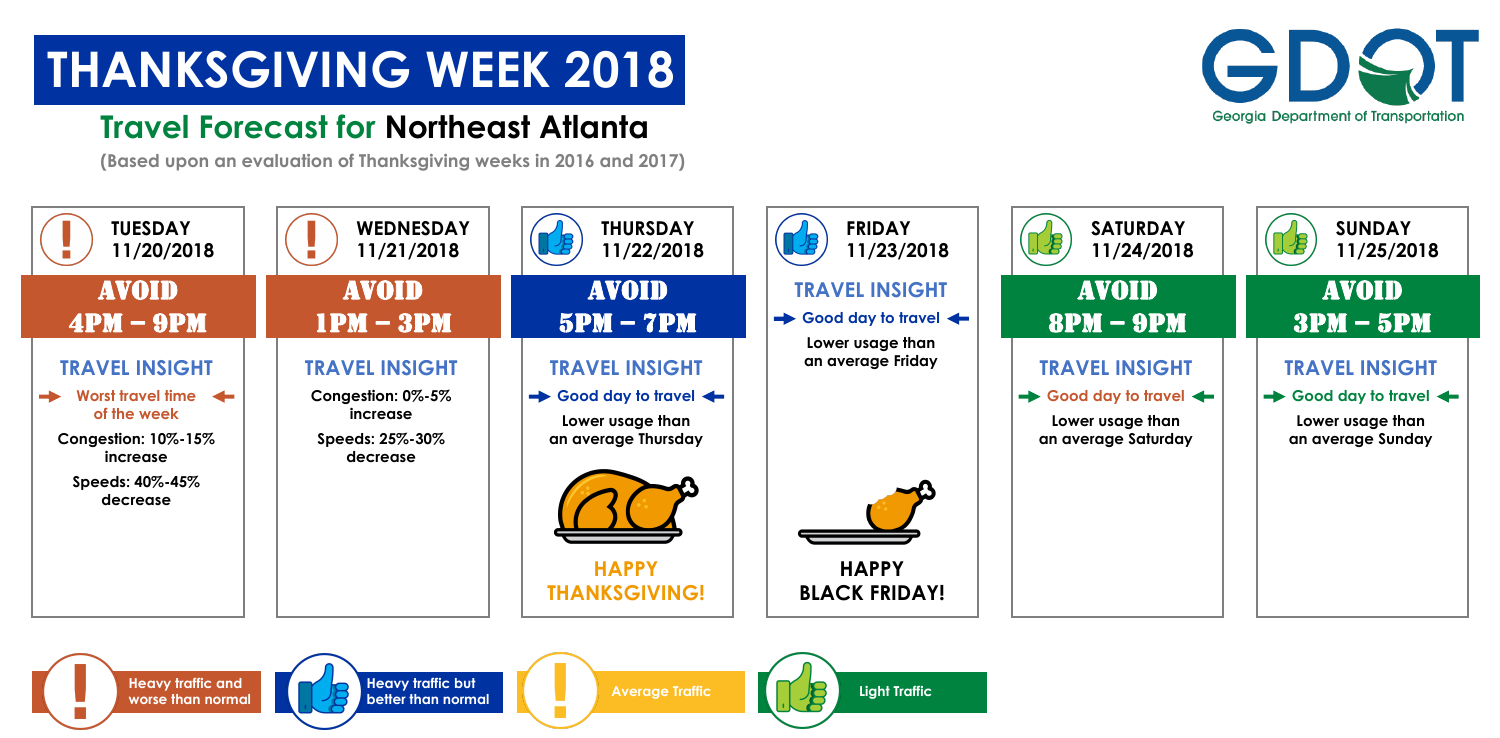![](_page_2_Picture_4.jpeg)

![](_page_2_Picture_5.jpeg)

**Heavy traffic but** 

![](_page_2_Picture_7.jpeg)

### **Travel Forecast for Northwest Atlanta**

![](_page_2_Figure_3.jpeg)

![](_page_2_Picture_8.jpeg)

![](_page_2_Picture_10.jpeg)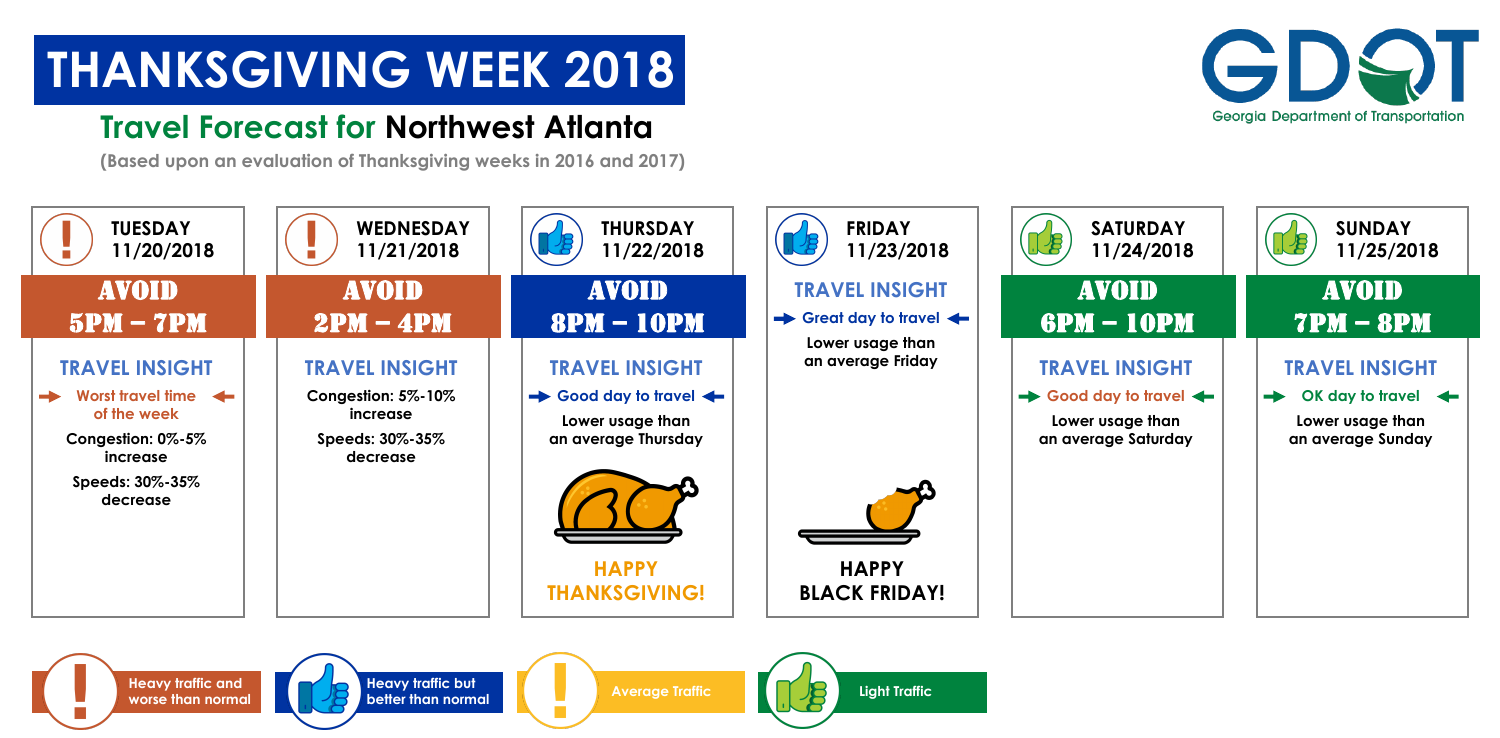![](_page_3_Picture_4.jpeg)

![](_page_3_Picture_5.jpeg)

**Heavy traffic but** 

![](_page_3_Picture_8.jpeg)

#### **Travel Forecast for Downtown**

![](_page_3_Figure_3.jpeg)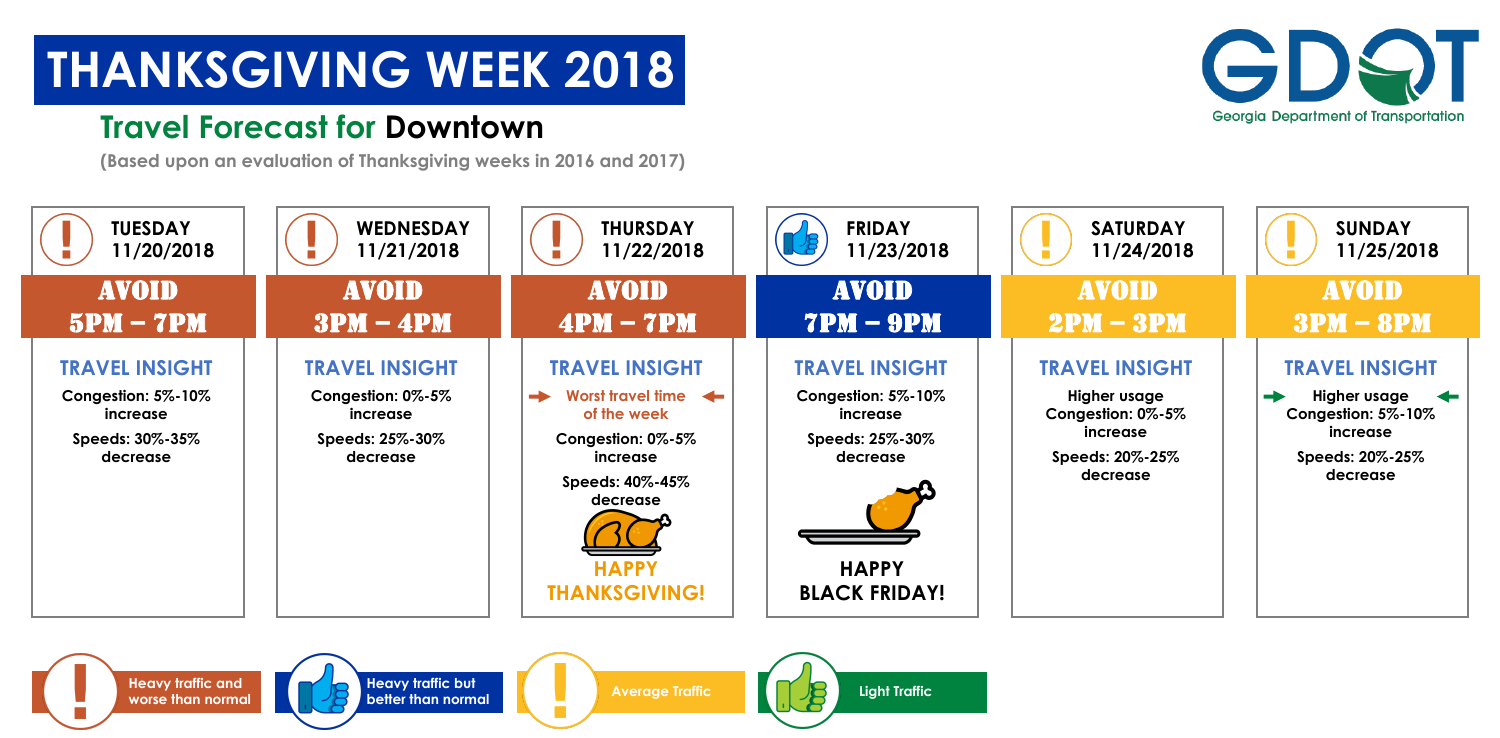![](_page_4_Picture_4.jpeg)

![](_page_4_Picture_5.jpeg)

**Heavy traffic but** 

![](_page_4_Picture_8.jpeg)

### **Travel Forecast for South Atlanta**

![](_page_4_Figure_3.jpeg)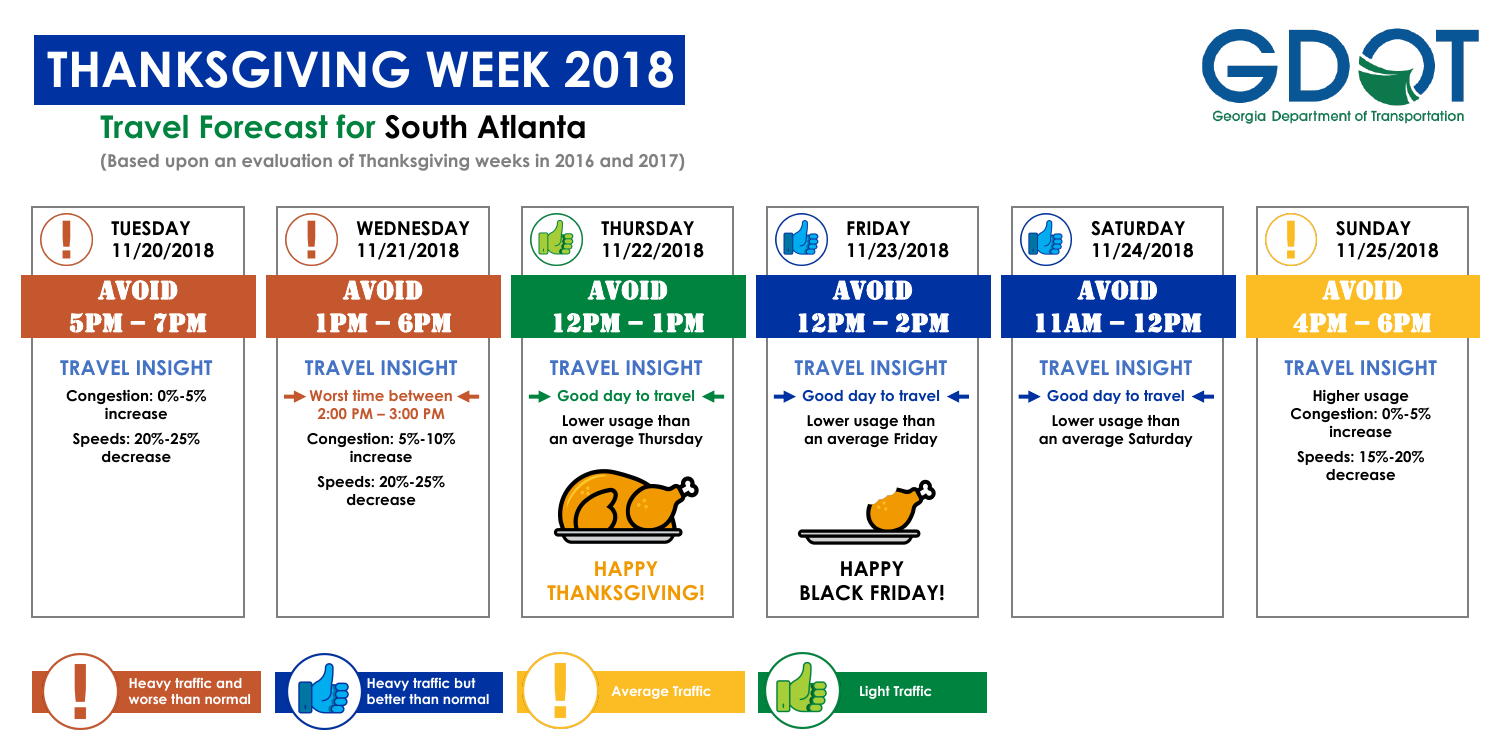![](_page_5_Picture_4.jpeg)

![](_page_5_Picture_5.jpeg)

**Heavy traffic but** 

![](_page_5_Picture_8.jpeg)

### **Travel Forecast for West Atlanta**

![](_page_5_Figure_3.jpeg)

![](_page_5_Picture_11.jpeg)